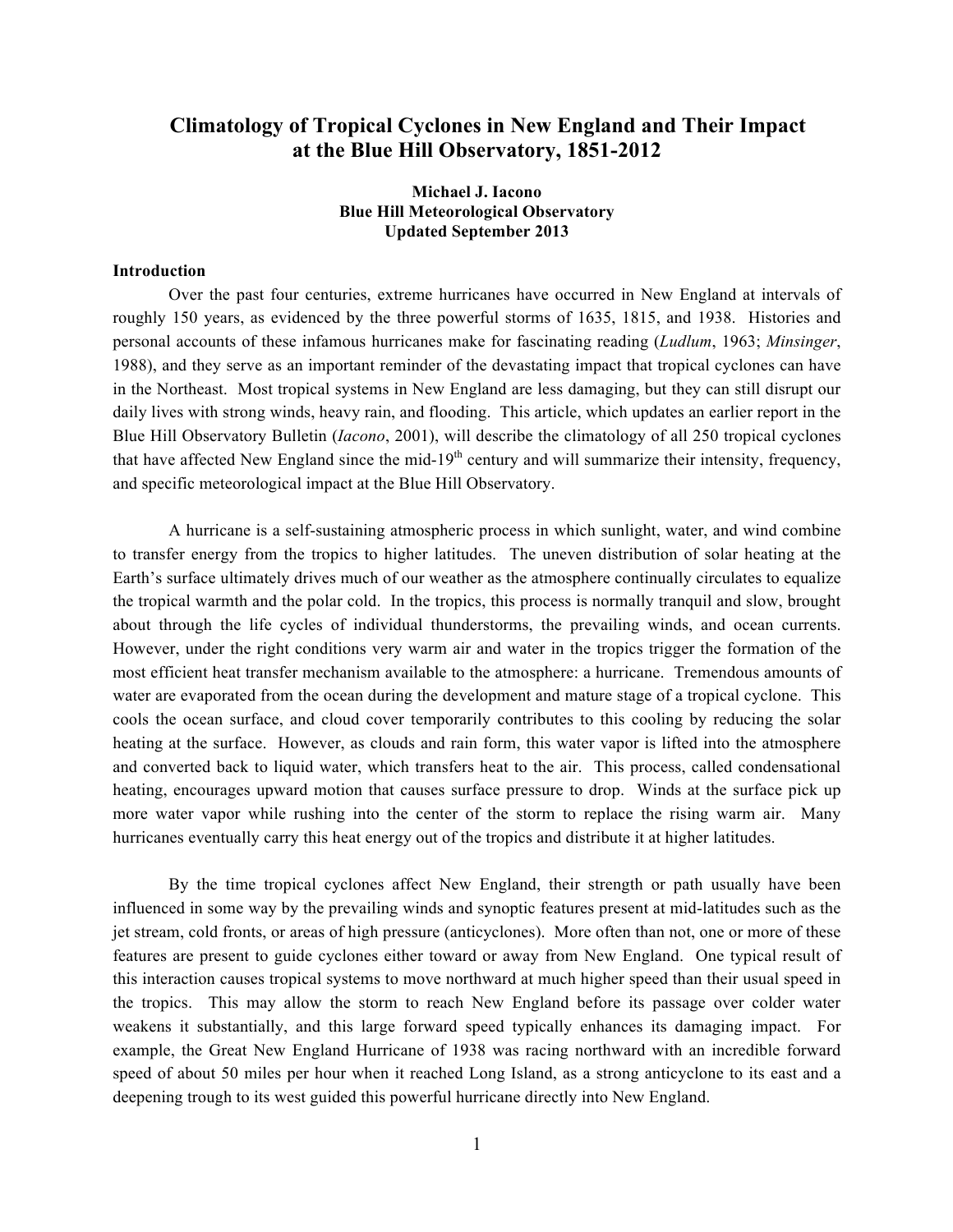On other occasions, mid-latitude weather conditions have protected the area from hurricanes. On September 21, 1961, Hurricane Esther was moving northeastward along the East Coast at a forward speed of 15 mph and came within hours of making landfall on Cape Cod as a Category 3 hurricane with winds in excess of 120 mph. Weather in the vicinity, possibly an approaching cold front, forced the hurricane to turn sharply eastward sparing the area extensive damage. The cyclone weakened rapidly to a tropical storm in less than 12 hours, though it still caused strong winds and heavy rain. Esther then turned to the southeast, made a large clockwise loop that carried it most of the way to Bermuda, and returned northward to cross Cape Cod five days later as a tropical storm. Due to its peculiar and instructive interaction with surrounding weather systems, Hurricane Esther easily wins the award for the most unusual storm track of any major tropical cyclone to affect New England since the mid-19<sup>th</sup> century.

Surface features also contribute to the eventual impact of a tropical cyclone. Of course, as a tropical system moves over land it is separated from the warm ocean water critical to its survival, and it begins to dissipate. Elevated terrain quickens the decline further by disrupting the vertical structure of the storm, while forcing surface air upward and locally increasing both rainfall and wind speeds. This orographic enhancement noticeably increases rainfall at Blue Hill, which on average receives about 5% more precipitation than nearby stations. Higher wind speeds are especially likely from the south or southeast, since glacial erosion left that side of Blue Hill steepest, thus allowing southerly winds to climb the hill with less slowing due to friction. Competing with this effect is the advancing growth of vegetation on Blue Hill, which has likely contributed to reducing annual mean wind speeds in recent decades (Iacono, 2000). The effect of this tree growth on wind gusts and rainfall has not yet been studied.

### **Data**

A recently updated archive of Atlantic tropical cyclones, which dates back to 1851, has made it possible to analyze tropical cyclone activity for the last 150 years. Prepared by Colorado State University and the National Hurricane Center (NHC) and based on a National Oceanic and Atmospheric Administration (NOAA) database, this hurricane database (HURDAT) is the most complete listing available of the location and intensity of tropical systems (*Landsea* et al., 2004). This database has been used to select the New England tropical cyclones that are examined here. It should be noted that although aircraft flights into hurricanes are commonly used to take storm measurements today, this did not occur on a regular basis until the 1940s. As a result, tropical cyclone data prior to this period are considered to be incomplete. Thus, statistics based on these data should be used cautiously and the results described in this article should be interpreted in this context. The hurricane archive and further information about it are available at the NHC web site (www.nhc.noaa.gov) and the Unisys web site (weather.unisys.com).

The climate records of the Blue Hill Observatory provide a means of examining the local impact of tropical systems at the same location for an extended time. Renowned for the duration and homogeneity of its records, the 125-year-old Observatory is located at the 635-foot summit of Great Blue Hill in Milton, ten miles south of Boston. While not as elevated as the interior mountains of New England, Blue Hill is located on the coastal plain of eastern Massachusetts, which offers it greater exposure to ocean storms. Measurements of precipitation (since 1885) and extreme wind gusts (since 1938) were obtained from the published Blue Hill records for the last 40 years and from the original hand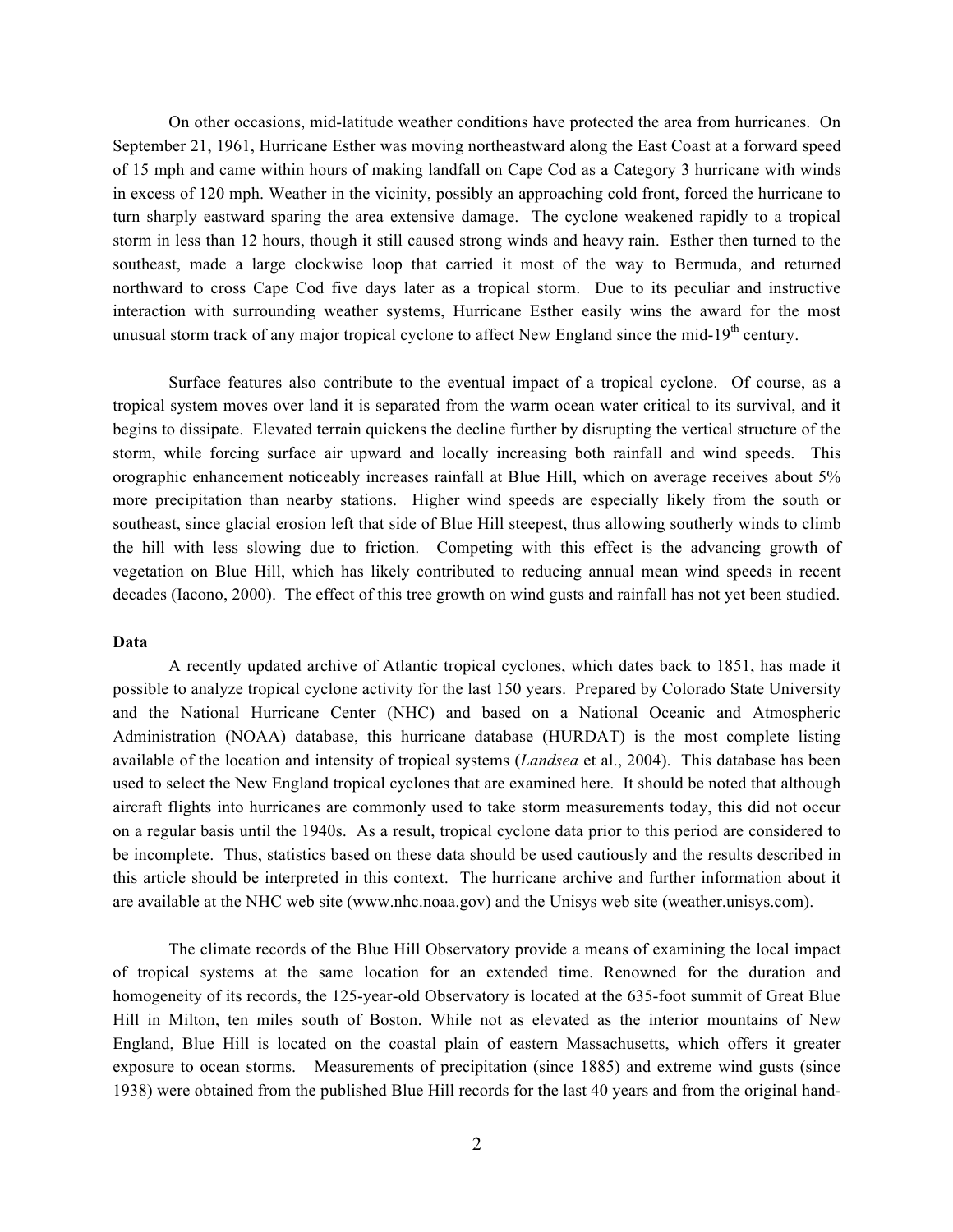written observation books for the earlier years. All of the weather records used in this study are available for use at the Observatory.

#### **Climatology**

The long-term characteristics and frequency of tropical systems in New England can be demonstrated in several ways. For the purposes of this paper, tropical cyclones are divided into three intensity categories and three location categories. For intensity, systems are grouped into hurricanes (H; maximum sustained surface wind speed of 74 mph or greater), tropical storms (TS; wind speed of 39-73 mph), and tropical depressions/extra-tropical storms (TD/ET). All storms are categorized by their strength at their closest approach to Blue Hill, not their maximum intensity. The list of 250 tropical cyclones includes all storms from 1851 to 2012 that retained tropical characteristics while passing through the geographic area around New England bordered by  $37N - 47N$  and  $67W - 77W$ . Cyclones are further grouped by location as storms that made a primary or secondary landfall in New England or Long Island (Type I), storms that made landfall elsewhere in the United States and later passed through the defined area without making landfall in New England (Type II), and storms in which the center remained entirely offshore while crossing this area (Type III). Storms that entered the above geographic region and caused both no measurable precipitation and a wind gust less than 35 mph at Blue Hill were excluded. It is assumed that storms that did not enter this geographic region had negligible effect on New England.

|           | All Types      |                  |                  | New England Landfall (Type I) |                  |                  |                  |                |
|-----------|----------------|------------------|------------------|-------------------------------|------------------|------------------|------------------|----------------|
| Decade    | Н              | <b>TS</b>        | TD/ET            | Total                         | H                | <b>TS</b>        | TD/ET            | Total          |
| 1851-1860 | 8              | 7                | $\theta$         | 15                            |                  |                  | $\theta$         | $\overline{2}$ |
| 1861-1870 | 13             | $\overline{7}$   | $\boldsymbol{0}$ | 20                            | $\overline{2}$   |                  | $\theta$         | 3              |
| 1871-1880 | 9              | 10               | $\overline{3}$   | 22                            | 1                | $\overline{0}$   | 1                | $\overline{2}$ |
| 1881-1890 | 8              | 15               | 1                | 24                            | $\theta$         | 4                | $\theta$         | $\overline{4}$ |
| 1891-1900 | 10             | 4                | 5                | 19                            | $\overline{2}$   | $\overline{2}$   |                  | 5              |
| 1901-1910 | 1              | $\boldsymbol{0}$ | 5                | 6                             | $\overline{0}$   | $\overline{0}$   | 1                |                |
| 1911-1920 |                | $\mathbf{1}$     | $\overline{3}$   | 5                             | $\mathbf{1}$     | $\overline{0}$   | $\overline{0}$   |                |
| 1921-1930 |                | $\overline{2}$   | 5                | 8                             | $\boldsymbol{0}$ | 1                | $\boldsymbol{0}$ |                |
| 1931-1940 | $\overline{7}$ | 3                | 6                | 16                            | 1                | $\boldsymbol{0}$ | 3                | $\overline{4}$ |
| 1941-1950 | 3              | 6                | $\overline{4}$   | 13                            | 1                | $\theta$         | 1                | $\overline{2}$ |
| 1951-1960 | 10             | 5                | 7                | 22                            | 3                | 1                | 1                | 5              |
| 1961-1970 | 7              | $\overline{4}$   | $\overline{2}$   | 13                            | $\overline{0}$   | 1                | 1                | $\overline{2}$ |
| 1971-1980 | $\overline{2}$ | 5                | 3                | 10                            | 1                |                  | $\theta$         | $\overline{2}$ |
| 1981-1990 | 1              | 6                | $\overline{3}$   | 10                            | 1                | $\boldsymbol{0}$ | 1                | $\overline{2}$ |
| 1991-2000 | 5              | 7                | 10               | 22                            | 1                |                  |                  | $\overline{3}$ |
| 2001-2010 | 4              | 5                | 14               | 23                            | $\theta$         | 3                | $\overline{2}$   | 5              |
| 2011-2012 | 1              | 1                | $\overline{0}$   | $\overline{2}$                | $\theta$         | 1                | $\theta$         |                |
| Total     | 91             | 88               | 71               | 250                           | 15               | 17               | 13               | 45             |

**Tropical Cyclones That Affected New England, 1851-2012**

**Table 1**: Number of tropical cyclones that affected New England per decade since 1851. 'All Types' includes storms making direct landfall in New England or Long Island (Type I), those making landfall elsewhere in the United States and later affecting New England (Type II), and those passing New England while remaining offshore (Type III). The four columns at right list the Type I storms only. (H: Hurricane; TS: Tropical Storm; TD/ET: Tropical Depression/Extra-Tropical Storm).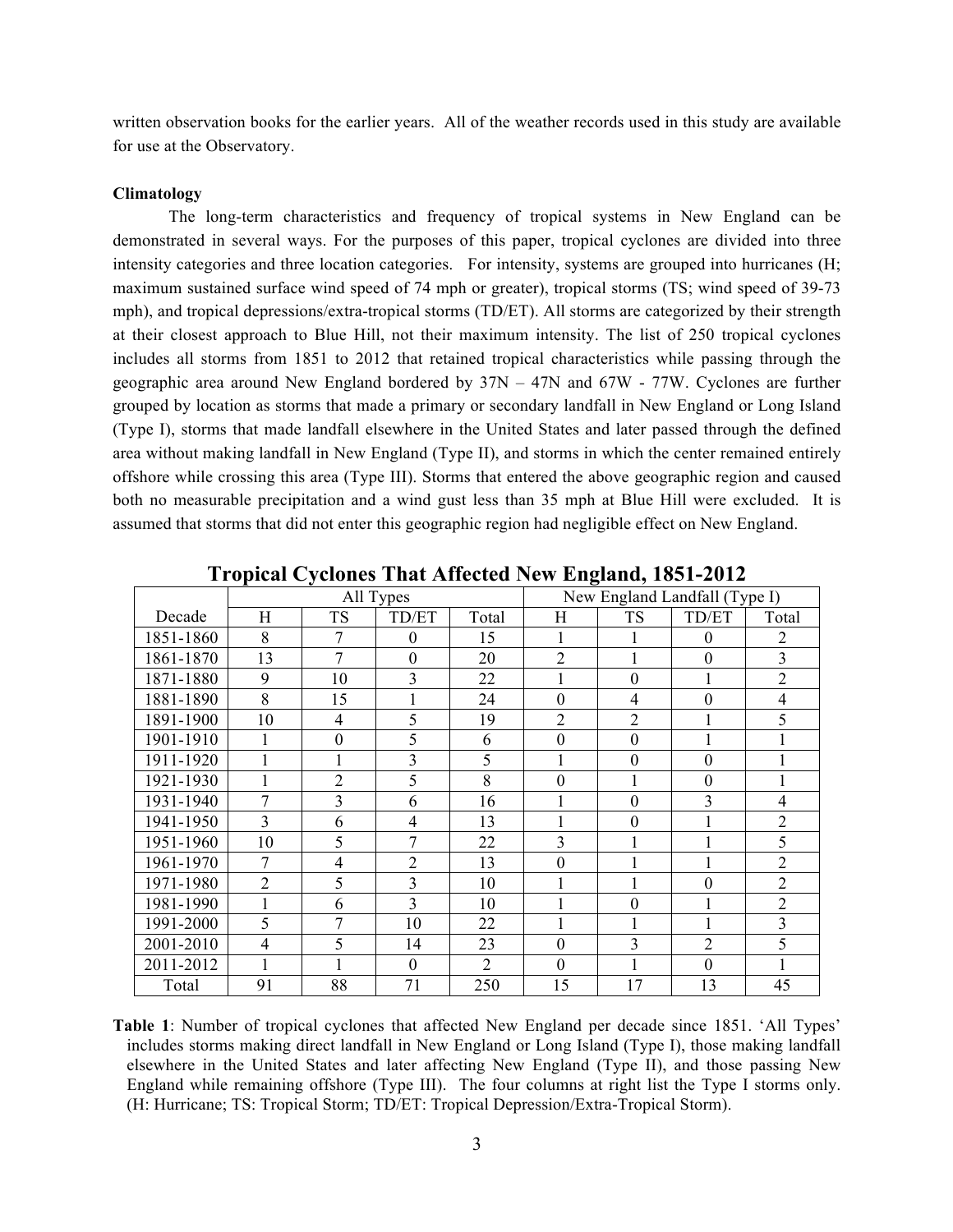**North Atlantic SST Annual Anomaly, 50-60N, 10-50W**



**New England Tropical Cyclone Annual Anomaly**



**Figure 1:** Annual anomalies of North Atlantic sea surface temperature in deg. C (top panel) from *Gray et al.* (2000). 5-year running mean of annual number of tropical cyclones affecting New England (bottom panel) plotted as an anomaly from the 1901-2000 average of 1.25 cyclones per year (see Table 1).

A listing of the number of tropical cyclones to affect New England for each decade since the 1850's is shown in Table 1. All three types are combined in the first four columns, while Type I storms only are shown in the four columns at right. A number of interesting things jump out of this table. Of the 250 total tropical cyclones, 15 hurricanes and 17 tropical storms have made landfall during this time period. Hurricanes and tropical storms affect New England in about equal numbers. The rate of hurricane landfall in New England over the last 150 years is once per decade, while general tropical activity occurs at a rate of 1-2 per year. Note that Esther is counted as both a Type III hurricane and a Type I tropical storm, since it impacted New England twice at different strengths within several days. Also, there is a distinct enhancement of tropical activity during two periods: the 1860s to 1890s and the 1930s to 1960s.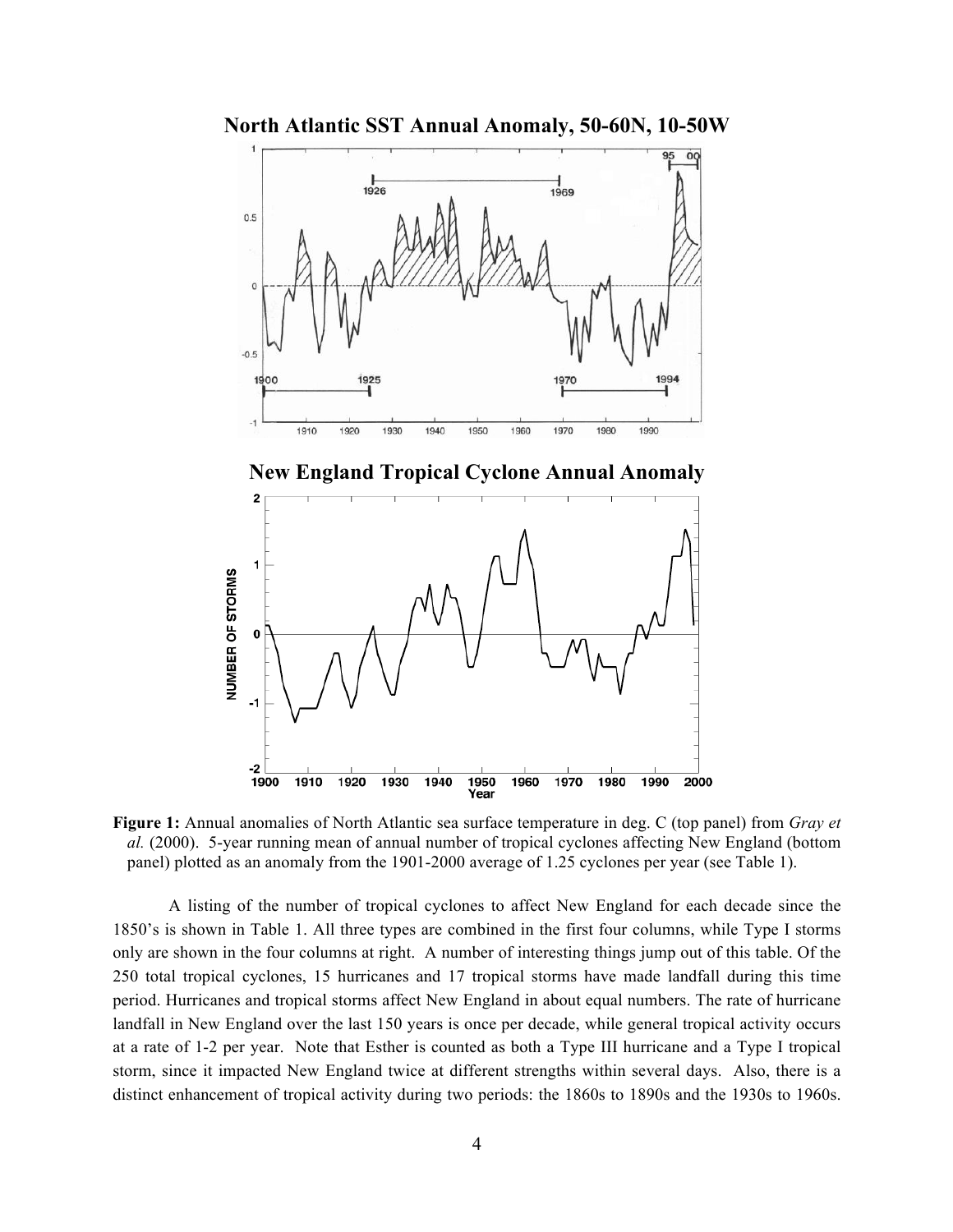This is especially apparent when all types are considered, since the number of landfalling storms alone is too small to support this inference. Two cycles are not sufficient to establish a pattern, but these data suggest a roughly 70-year cycle in New England tropical activity over this time period.

A more scientific means of establishing the presence of a cycle in Atlantic tropical activity is to determine whether physical processes exist that can produce one. Although many processes influence tropical cyclone development (e.g. El Nino, West African rainfall, vertical wind shear, etc.), North Atlantic sea surface temperature (SST) is discussed as an example. The upper panel in Figure 1 shows annual anomalies of SST in the North Atlantic south of Greenland over the last century. Warmer than average water in this region is associated with higher salinity. The greater salt content makes the water more dense, which causes it to sink. Surface water is replaced by warm, salty water from lower latitudes, while the cold, dense water on the ocean floor moves southward. This increased thermohaline circulation in the ocean induces warmer water over the tropical Atlantic, which enhances cyclone development. It also produces greater flow of northward moving warm water, which allows cyclones to move from the tropics and survive at higher latitudes. This condition existed in the Atlantic through much of the 1930s



**Figure 2**: Weekly distribution of 15 landfalling New England hurricanes (top), 16 landfalling tropical storms (middle), and all 247 tropical cyclones (bottom) that affected New England from 1851 through 2009. The number of storms in each week is plotted on the first day of the week for the June to November Atlantic hurricane season.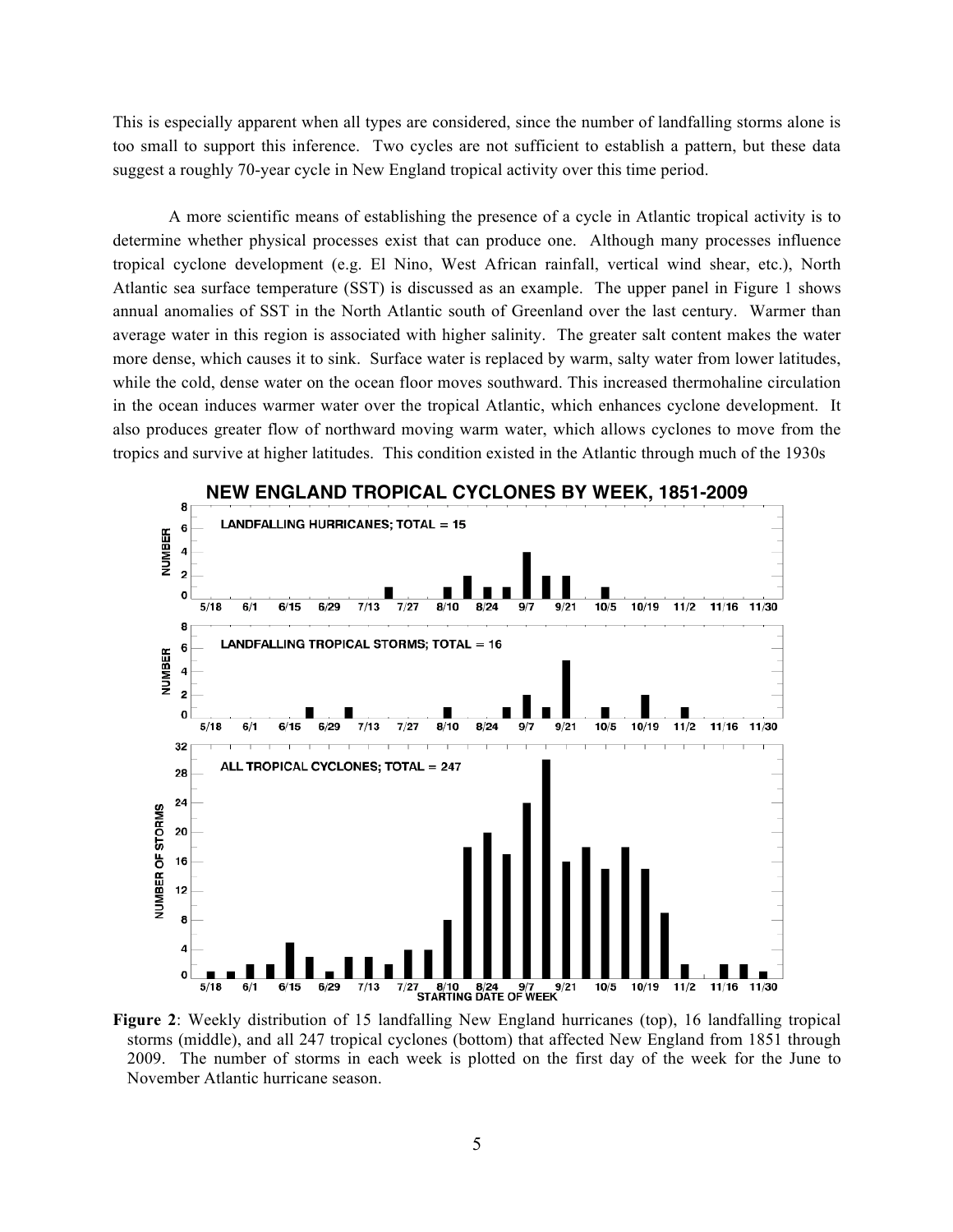to 1960s, and it corresponds closely to the period of more frequent tropical activity in New England shown in the lower panel of Figure 1. Conversely, a weaker thermohaline circulation existed from 1900- 1925 and from 1970-1994, and this may have contributed to the lower frequency of cyclones during those decades. Note that the thermohaline circulation has begun to strengthen in recent years, and this partly explains the returning pattern of increased tropical activity since the mid-1990s (*Gray et al.*, 2000).

The standard hurricane season in the Atlantic Ocean extends from June 1 to November 30, and only four storms have affected New England outside this period. However, cyclone frequency varies substantially during the season. Figure 2 shows the weekly distribution of tropical activity during the hurricane season. Landfalling hurricanes (top plot) have occurred most frequently during the second week of September, which is close to the traditional peak of the hurricane season in the Atlantic. The earliest occurred on July 19, 1916, and the latest arrived on October 5, 1869. The tropical storms to make landfall in New England (middle plot) tend to distribute earlier and later than hurricanes, with a few in late June and a peak in late September. The earliest made landfall on June 22, 1972 (Agnes) and the latest came ashore on November 3, 1861. The distribution of all New England tropical cyclones (bottom



**Figure 3**: Storm tracks of all 15 hurricanes that have made direct landfall in New England or Long Island since 1851 are shown over the entire Atlantic basin (a) and over New England for three multi-decade intervals, (b) 1851-1900, (c) 1901-1950, and (d) 1951-2009. The large circles in (a) indicate the formation areas for the eight hurricanes that are not labeled on the plot and are identified in the text. The asterisk ('\*') shows the location of the Blue Hill Observatory.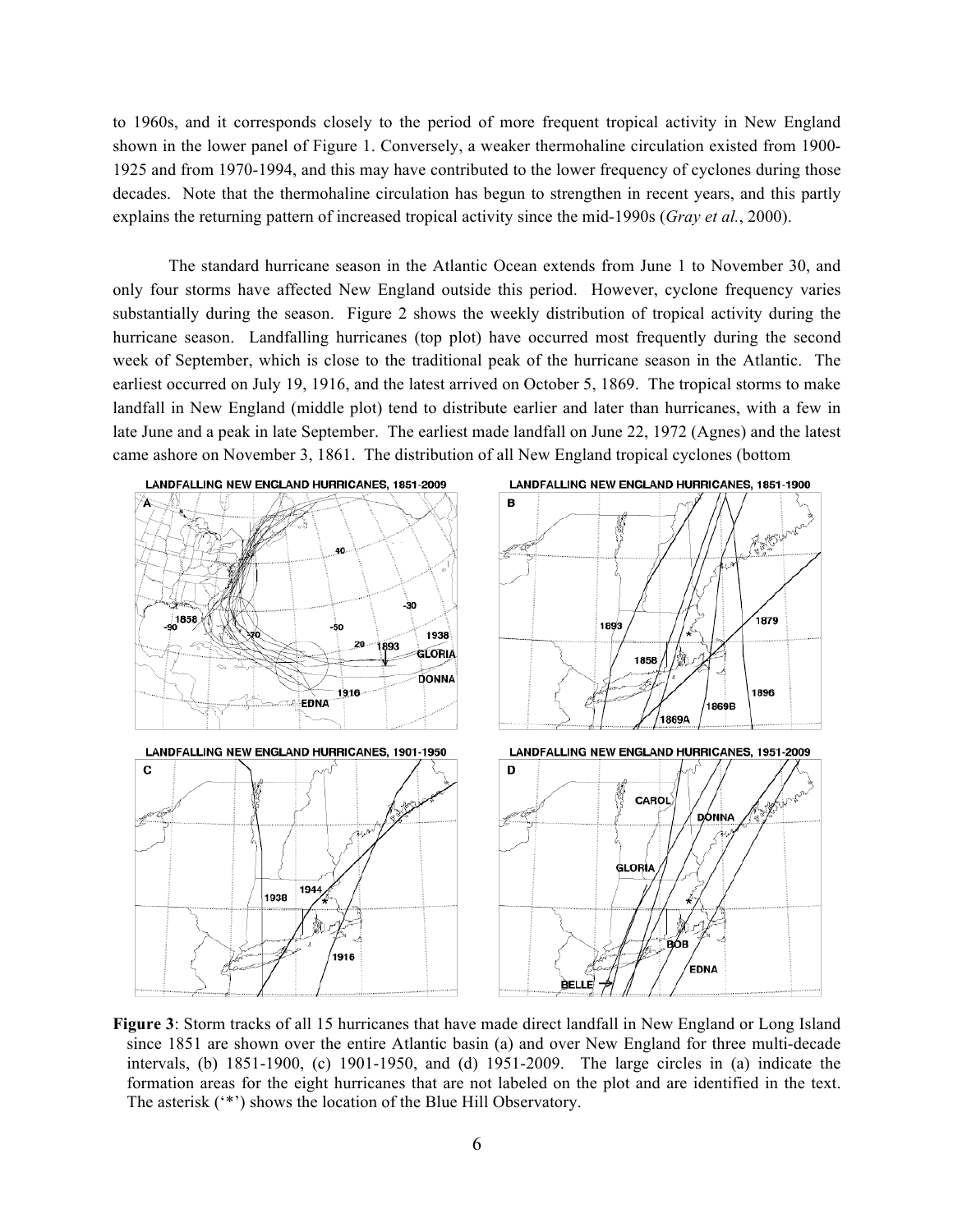|           | ਰ ∵          |                |         | ੇ          |                |            |
|-----------|--------------|----------------|---------|------------|----------------|------------|
|           |              |                | Forward | <b>BHO</b> | <b>BHO</b>     | Track with |
| Date      | Name         | Intensity      | Speed   | Rainfall   | Peak Gust      | respect to |
|           |              | Category       | (mph)   | (inches)   | (mph)          | <b>BHO</b> |
| 9/16/1858 | 1858         |                | 35      |            |                | W          |
| 9/8/1869  | 1869A        | 3              | 47      |            |                | O          |
| 10/5/1869 | 1869B        | $\overline{2}$ | 36      |            |                | E          |
| 8/19/1879 | 1879         |                | 31      |            |                | E          |
| 8/24/1893 | 1893         | 1              | 23      | 0.31       | N/A            | W          |
| 9/10/1896 | 1896         | $\overline{2}$ | 10      | 4.37       | N/A            | E          |
| 7/21/1916 | 1916         |                | 14      | 0.66       | N/A            | E          |
| 9/21/1938 | 1938         | 3/ET           | 50      | 0.13       | 186 S          | W          |
| 9/15/1944 | 1944         | 3              | 29      | 3.67       | 96 E*          | $\Omega$   |
| 8/31/1954 | CAROL        | $\overline{3}$ | 34      | 2.46       | 125 SE         | W          |
| 9/11/1954 | <b>EDNA</b>  | $\overline{3}$ | 45      | 5.23       | 101 NW         | E          |
| 9/12/1960 | <b>DONNA</b> | $\overline{2}$ | 24      | 2.79       | 140 SSE        | W          |
| 8/10/1976 | <b>BELLE</b> | 1              | 20      | 2.72       | 88 S*          | W          |
| 9/27/1985 | GLORIA       | $\overline{2}$ | 44      | 0.40       | <b>100 SSE</b> | W          |
| 8/19/1991 | <b>BOB</b>   | $\overline{2}$ | 31      | 2.58       | <b>78 ENE</b>  | O          |

**New England/Long Island Landfalling Hurricanes, 1851-2012**

**Table 2**: Descriptive information for all 15 Type I hurricanes to make direct landfall in New England or Long Island since 1851. Intensity at landfall is based on the Saffir-Simpson scale of hurricane intensity, and forward speed of storm center is at landfall (Vallee, 2000). Storm total precipitation recorded at Blue Hill is listed for hurricanes since 1885, and extreme wind gusts are listed since 1938 (gusts marked with '\*' were estimated from available records). Location of storm track relative to Blue Hill, i.e. passing either west (W), east (E), or overhead within 20 miles (O), is also shown.

plot) shows a double-peaked distribution, with one peak during the last half of August and a larger one during mid-September, though these peaks may in part be artifacts of the relatively small sample size. Only one tropical cyclone is missing from the lower plot in Figure 2, since it arrived outside the time period shown. This system developed over the western Caribbean, crossed southern Florida, moved northward along the East Coast as a tropical storm, and made landfall in New England as an extra-tropical storm (bringing a relatively warm rainfall and moderate winds) on February 4, 1952.

### **Tropical Cyclones at Blue Hill**

There are several favored formation areas for hurricanes that have made landfall in New England, and all 15 Type I hurricanes examined here followed very similar paths along the East Coast. Figure 3 is a four-panel plot that demonstrates both of these features. The entire Atlantic basin is shown in Figure 3a to illustrate the complete paths of each hurricane. One common tropical cyclone formation area is the eastern Atlantic, which spawns the so-called Cape Verde hurricanes. The storms of 1893, 1938, Donna, and Gloria all developed in this area. The large circles in Figure 3a highlight two other common formation areas. One is near the Windward Islands, where the hurricanes of 1879, 1896, 1916, 1944, and Edna first developed. Another area near the Bahamas was the birthplace for both storms of 1869 as well as hurricanes Carol, Belle, and Bob. Only a single hurricane, which made a New England landfall in 1858, formed in the eastern Gulf of Mexico. Note that all 15 hurricanes passed or formed north of the Caribbean and then moved along the coastline either over or just east of Cape Hatteras, North Carolina.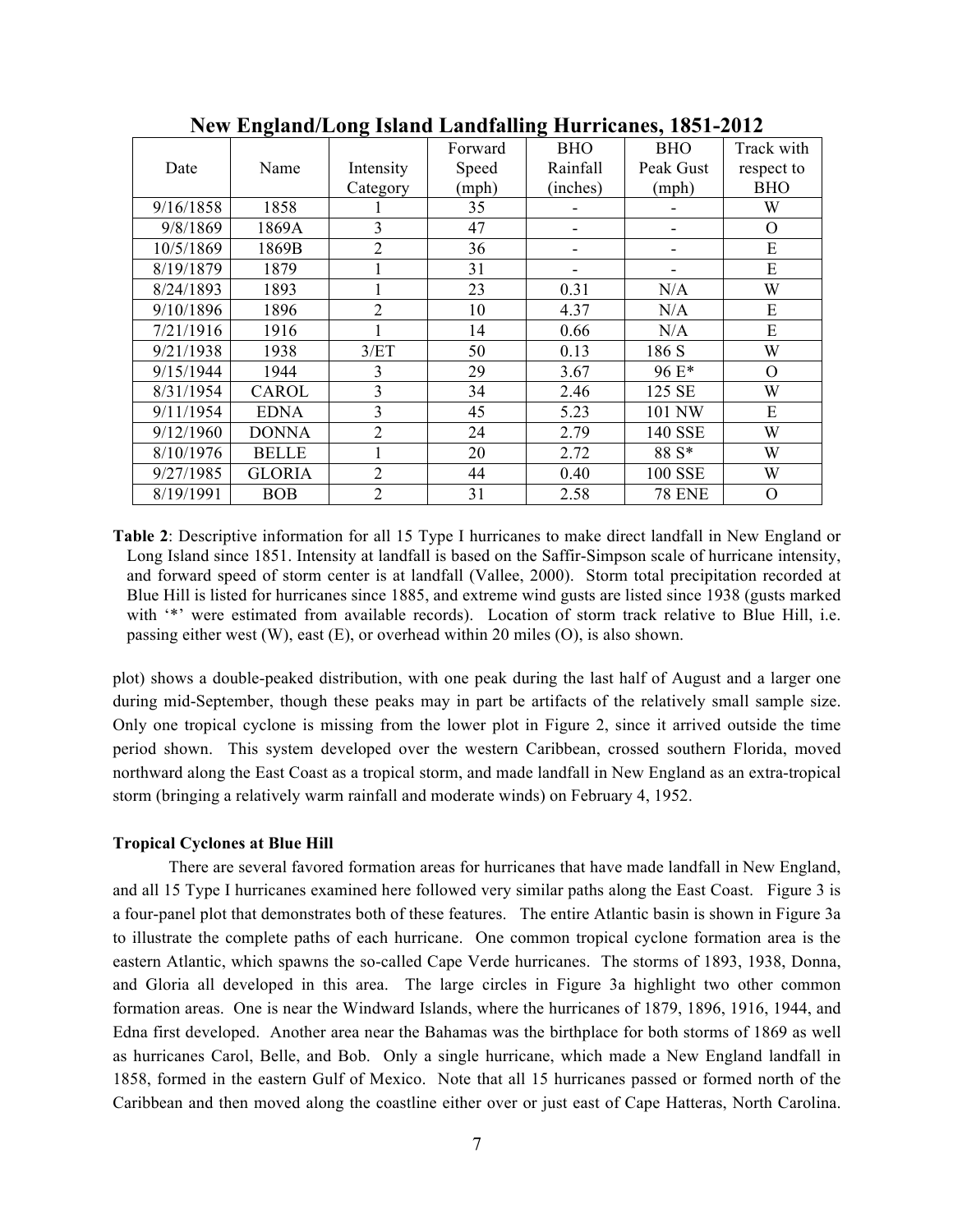None of these storms came into New England from the southeast or east. The remaining panels in Figure 3 show close-up views of the hurricane tracks over New England for three multi-decade periods. Eight storms made landfall on Long Island and Connecticut, two in Rhode Island, four in Massachusetts and one on the coast of Maine. Interestingly, of the four hurricanes that struck Massachusetts, the storm center of all four passed very close to Martha's Vineyard. Finally, although the center or eye of several hurricanes passed within 20 miles of Blue Hill, none has passed directly over the summit.

Observations at Blue Hill during the passage of these hurricanes through New England provide a glimpse into their behavior at this site. Although precipitation measurements at Blue Hill began when the Observatory was founded in 1885, peak wind gusts were not recorded regularly until about 1940. Table 2 summarizes information on the 15 Type I hurricanes as well as the Blue Hill rainfall and wind gust measurements during their passage. Five of the hurricanes were Category 3 on the Saffir-Simpson scale (sustained winds of 111-130 mph) at landfall. The Great New England Hurricane of 1938 maintained the strength of a Category 3 hurricane at landfall, though it was technically in transition to an extra-tropical storm as it approached the coast. On average, hurricanes make landfall in New England with an average forward speed of 32 mph, though speeds vary greatly from 10 to 50 mph.



**Figure 4**: Storm tracks of all 16 tropical storms that have made direct landfall in New England or Long Island from 1851 to 2009 are shown over the entire Atlantic basin (a) and over New England for three multi-decade intervals, (b) 1851-1900, (c) 1901-1950, and (d) 1951-2009. The large circle in (a) indicates the formation area for the eight tropical storms that are not labeled on the plot and are identified in the text. The '\*' shows the location of the Blue Hill Observatory.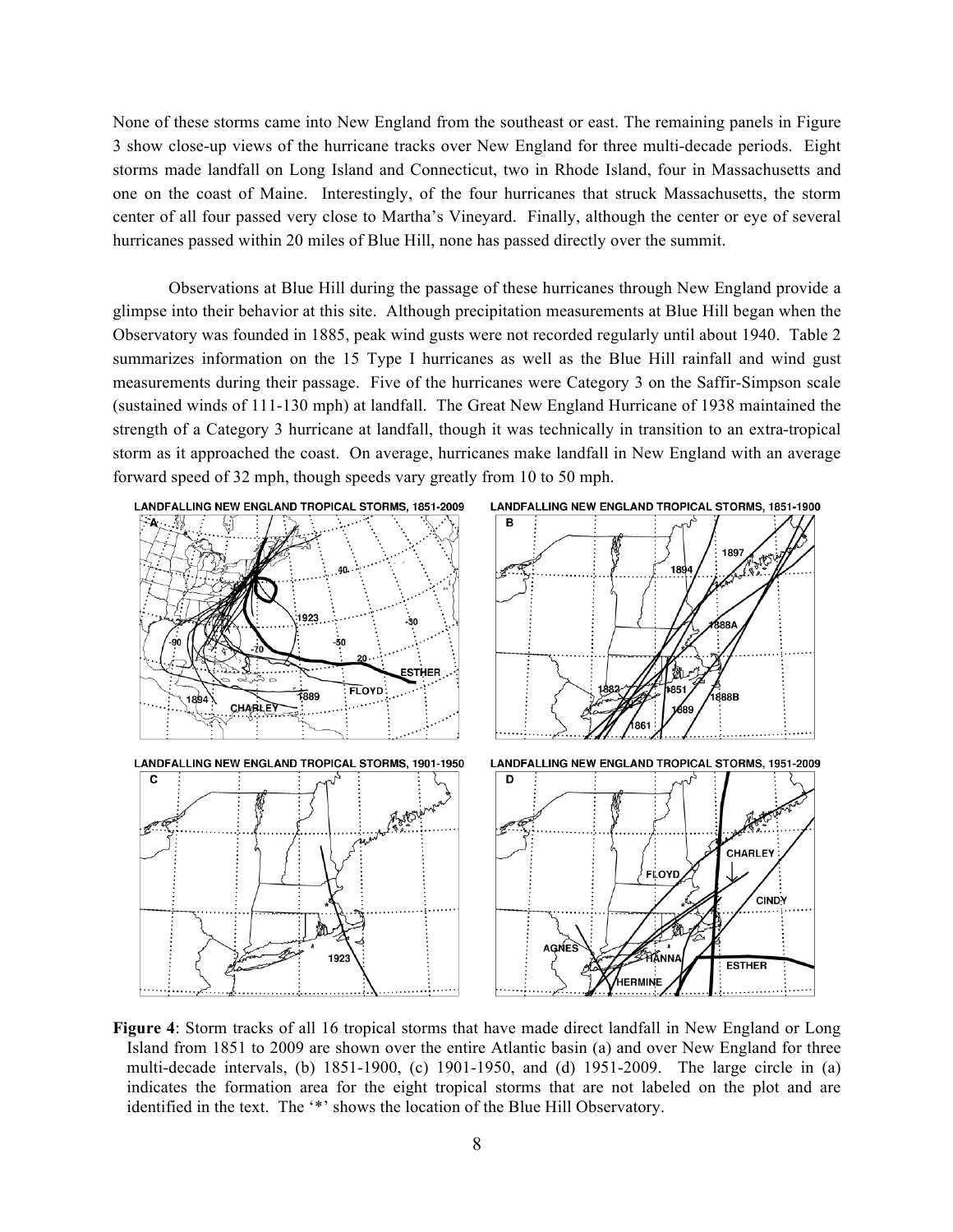For cyclones making landfall in New England, the area to the west of the storm track typically receives more rainfall than the eastern sector due to orographic enhancement (*Vallee*, 2000), while higher winds occur to the right of the storm track (due to the effect of adding the storm's forward speed to its circulation). Blue Hill was in the eastern sector during the hurricanes that brought the least rainfall there (1938, 1893, and Gloria) and produced the highest peak wind gusts (1938, Donna, and Carol). The three wettest storms (1896, 1944, and Edna) and two of the least windy (1944 and Bob) passed near or east of Blue Hill, putting the Observatory in the western sector of the storm. Finally, a few miscellaneous facts are apparent from Table 2. The longest period of time without a hurricane landfall is 22 years, from 1916-1938. Other long stretches are 20 years (1896-1916), 18 years (1991-2009), 16 years (1960-1976), and 14 years (1879-1893). Two hurricanes making landfall in New England during the same season happened only twice since the mid-19<sup>th</sup> century, in 1869 and 1954.

|            |                | Speed/Dir     | BHO Prec. | <b>BHO</b> Peak | Track from |
|------------|----------------|---------------|-----------|-----------------|------------|
| Date       | Name           | (mph)         | (inches)  | Gust (mph)      | <b>BHO</b> |
| 10/19/1851 | 1851           | 20 N          |           |                 | W          |
| 11/3/1861  | 1861           | <b>22 NE</b>  | -         |                 | $\Omega$   |
| 9/24/1882  | 1882           | 26 NE         | ۰         |                 | $O^*$      |
| 9/12/1888  | 1888A          | 19 NE         | 0.35      | 25 SW           | O          |
| 9/26/1888  | 1888B          | <b>27 NE</b>  | 3.84      | 69 <sub>N</sub> | E          |
| 9/25/1889  | 1889           | 36 NE         | 0.22      | N/A             | E          |
| 10/10/1894 | 1894           | <b>35 NNE</b> | 1.37      | N/A             | W          |
| 9/24/1897  | 1897           | 21 NE         | 0.89      | N/A             | W          |
| 10/19/1923 | 1923           | <b>15 NNW</b> | 0.70      | N/A             | O          |
| 7/11/1959  | <b>CINDY</b>   | 26 NE         | 1.96      | 39 N            | E          |
| 9/26/1961  | <b>ESTHER</b>  | 25 N          | 2.74      | 46 SW           | E          |
| 6/22/1972  | <b>AGNES</b>   | 21 NW         | 0.92      | 63 SE           | W          |
| 9/16/1999  | <b>FLOYD</b>   | <b>27 NNE</b> | 4.62      | <b>60 NW</b>    | W          |
| 8/15/2004  | <b>CHARLEY</b> | <b>30 NE</b>  | 1.57      | <b>28 ENE</b>   | O          |
| 8/31/2004  | <b>HERMINE</b> | <b>28 NNE</b> | 0.63      | 24 NNW          | E          |
| 9/7/2008   | <b>HANNA</b>   | <b>30 NE</b>  | 1.71      | 44 SE           | O          |
| 8/28/2011  | <b>IRENE</b>   | <b>25 NNE</b> | 1.98      | 77 SE           | W          |

**New England/Long Island Landfalling Tropical Storms, 1851-2012**

**Table 3**: Descriptive information for all 17 Type I tropical storms to make direct landfall in New England or Long Island since 1851. Forward speed and direction of storm center at landfall is shown. Storm total precipitation recorded at Blue Hill is listed for tropical storms since 1885, and extreme wind gusts are listed where available. Location of storm track relative to Blue Hill, i.e. passing either west (W), east (E), or overhead within 20 miles (O), is also shown. A '\*' denotes an estimated storm track.

In contrast to hurricanes, tropical storms that have made landfall in New England have more varied formation areas and storm tracks. Figure 4 illustrates the paths of all 16 tropical storms to strike New England through 2009 following the same format as Figure 3. Six of these are labeled in Figure 4a and formed in the Caribbean or out in the Atlantic Ocean. The remaining ten, which developed near Florida or the Bahamas in or close to the large circle in Figure 4a, include the tropical storms of 1851, 1861, 1882, both storms of 1888, 1897, Cindy, Agnes, Hermine, and Hanna. The most unusual tracks belong to Esther (dark solid line) and the storm of 1923, which is the only tropical cyclone of at least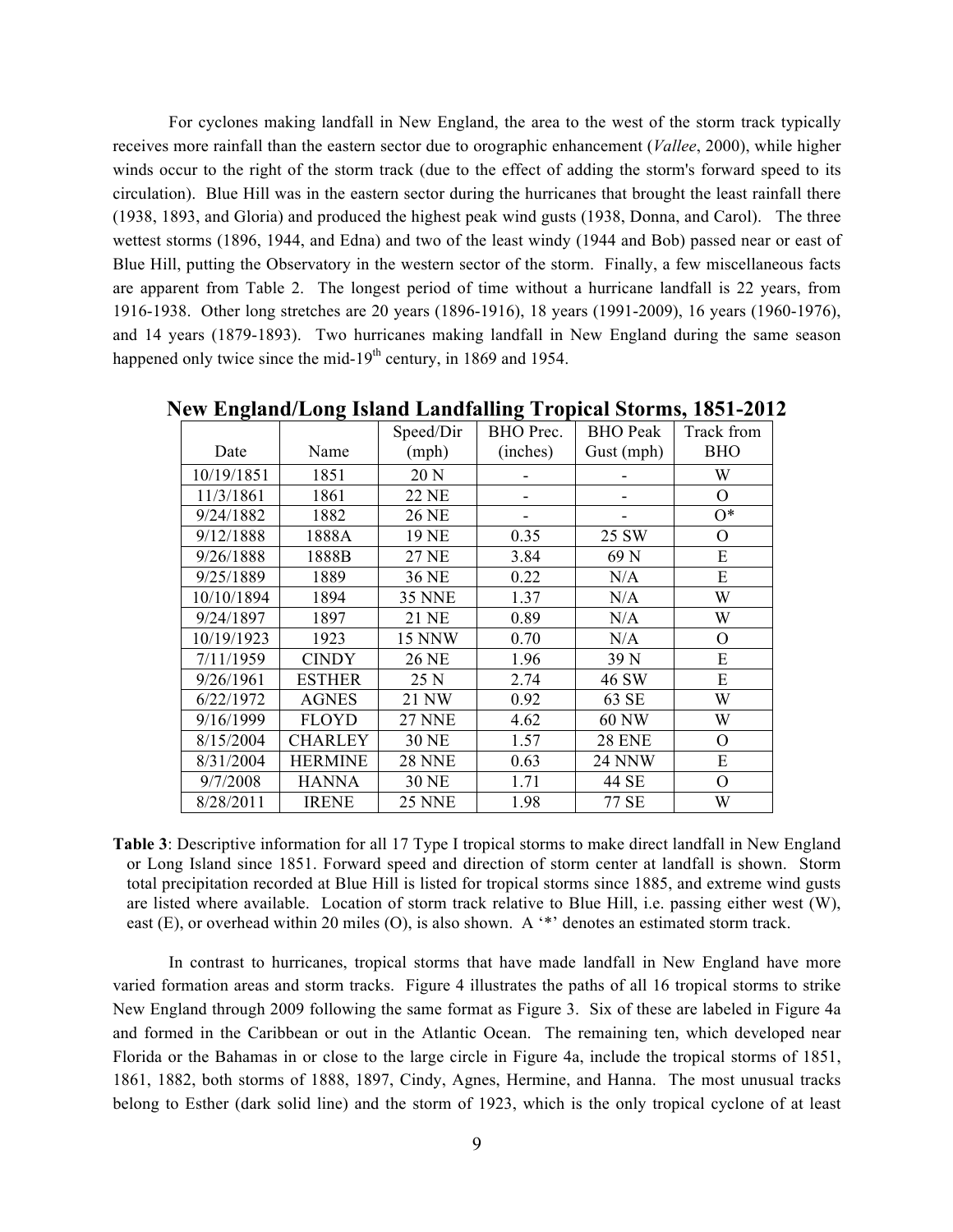tropical storm intensity to enter New England from the southeast. The remaining panels in Figure 4 show the tropical storm paths over the Northeast for the three multi-decade periods. The first storm of 1888 passed very close to the Observatory on September 12 with minimal rain and wind. In 1923, the lone tropical storm during the first 50 years of the  $20<sup>th</sup>$  century also passed very close to Blue Hill where it produced under an inch of rain and little wind. Specific data for the 17 Type I tropical storms are listed in Table 3. Tropical Storm Irene, which formed over the tropical Atlantic and was once a Category 3 Hurricane, is classified as a Type I storm even though it made multiple previous landfalls before striking far western Long Island on August 28, 2011 and greatly impacting western New England. The average speed of tropical storms making landfall in New England is 25 mph, which is slower than hurricanes, and the fastest speeds are about 35 mph. Landfalling tropical storms bring less rainfall than hurricanes, though four of the five wettest storms (Cindy, Esther, Floyd and Irene) were all formerly hurricanes before striking New England as weaker cyclones. There is no apparent correlation between tropical storm rainfall at Blue Hill and whether the storm passed west or east of the Observatory.

Several hurricane seasons stand out as the most prolific for tropical cyclones in New England. The greatest number in one season is six, which occurred in 1893 and 1996. The six tropical cyclones in 1893 included five hurricanes, one that made landfall in New England, two that made landfall elsewhere in the United States, and two that remained offshore. The cyclones of 1996 included two offshore hurricanes that had small impact, and two systems that crossed New England, Tropical Storm Bertha, and Extra-tropical Storm Josephine that both produced about three inches of rain. The 1888 season brought five tropical cyclones, including two landfalling tropical storms. Interestingly, the last storm that year, an offshore hurricane that brought over three inches of rain on November 26-27, 1888 was preceded by eight inches of snow at Blue Hill on November 25. This was also the latest hurricane to affect New England. About one in five years brings no tropical activity to New England, though 2001 was the first season since 1987 to be completely inactive in the northeastern United States.

|           | Average Precipitation (inches) |             |          | Extreme Precipitation (inches) |                          |                        |
|-----------|--------------------------------|-------------|----------|--------------------------------|--------------------------|------------------------|
|           | H                              | TS          | TD/ET    | H                              | TS                       | TD/ET                  |
| Type I    | 2.30(11)                       | 1.67(14)    | 1.61(12) | 5.23<br>(Edna, 9/1954)         | 4.62<br>(Floyd, 9/1999)  | 4.11<br>(9/1904)       |
| Type II   | 0.55(3)                        | 2.65(11)    | 1.01(34) | 1 1 5<br>(10/1893)             | 12.77<br>(Diane, 8/1955) | 3.22<br>(IVan, 9/2004) |
| Type III  | 1.29(44)                       | 0.97(33)    | 1.20(22) | 6.03<br>(Esther, $9/1961$ )    | 3.82<br>(Carrie, 9/1972) | 5.76<br>(10/1991)      |
| All Types | 1.45(58)                       | 1.46 $(58)$ | 1.15(68) | 6.03<br>(Esther, $9/1961$ )    | 12.77<br>(Diane, 8/1955) | 5.76<br>(10/1991)      |

**Tropical Cyclone Precipitation Measured at Blue Hill (1885-2012)**

**Table 4**: Average and highest precipitation in inches measured at Blue Hill since 1885 for various tropical cyclone categories. Numbers in parentheses after average rainfall amounts are the number of storms in the average. For extreme precipitation events, the specific storm and date are identified. Storm types are as listed in Table 1.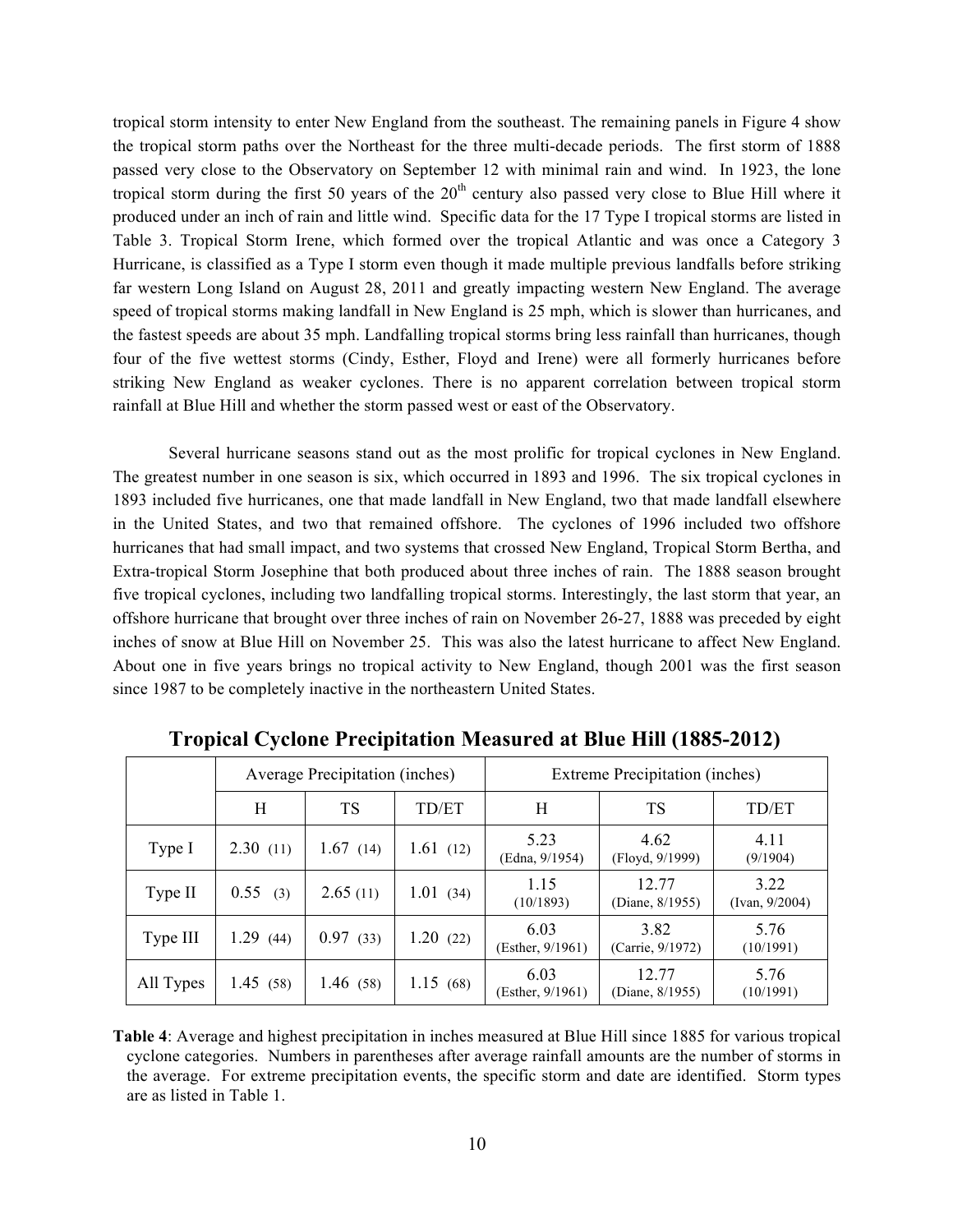Tropical cyclone statistics based on Blue Hill precipitation measurements are listed in Table 4. Data are shown as averages as well as the highest recorded for each of the storm types, which are separated into the three intensity categories and three location categories. The number in parentheses next to the average precipitation in Table 4 is the number of storms included in the average. Eleven Type I (landfalling) hurricanes for which Blue Hill observations are available dropped 2.30 inches of precipitation on average, while tropical storms and tropical depressions have brought less. For Type II events, tropical storms have brought the most precipitation, 2.65 inches on average, though this number is highly skewed by the extreme amount of 12.77 inches dropped by Tropical Storm Diane, which made landfall as a hurricane in North Carolina before it slowly moved across the southern New England coastline on August 18-19, 1955 and caused the greatest flooding event of the 20<sup>th</sup> century in this area. Excluding this storm, the ten remaining Type II tropical storms averaged only 1.64 inches and the 56 remaining tropical storms of all types averaged 1.25 inches. This illustrates the impact of a small sample size on these averages, and this must be kept in mind when interpreting these statistics. The averages for all types show only slight correlation between storm intensity and precipitation amount, varying from a high of 1.45 inches for hurricanes and TS to 1.15 inches for the TD/ET category. It's interesting to note that none of the extreme amounts for each intensity type were caused by storms that made direct landfall in New England. Hurricane Esther brought over six inches of rain and a 62 mph NE wind gust during its initial pass offshore in 1961 (it brought an additional 2.74 inches when it made landfall as a tropical storm five days later; see Table 3). Tropical Storm Diane, of course, holds the record for that storm type. For tropical depressions and extra-tropical storms, the Great Halloween Gale of October, 1991 ranks highest with a rainfall total of 5.76 inches over two days, which occurred during its closest approach to the coast as it moved westward offshore a day or two before it briefly reached hurricane intensity further out to sea.

|           | Average Peak Wind Gust (mph) |           |           | Extreme Peak Wind Gust (mph)      |                                     |                                  |  |
|-----------|------------------------------|-----------|-----------|-----------------------------------|-------------------------------------|----------------------------------|--|
|           | H                            | TS        | TD/ET     | H                                 | TS                                  | TD/ET                            |  |
| Type I    | 114(8)                       | 48<br>(8) | 40<br>(7) | 186 S<br>(9/1938)                 | 77 SE<br>(Irene, $8/2011$ )         | 61 NE<br>(Josephine,<br>10/1996  |  |
| Type II   | (0)<br>۰                     | 58<br>(9) | 44 (22)   |                                   | 87 SSE<br>(Doria, 8/1971)           | 78 SSE<br>(David, 9/1979)        |  |
| Type III  | 41 $(27)$                    | 36(22)    | 38(13)    | <b>67 NNE</b><br>(Wilma, 10/2005) | <b>60 ENE</b><br>(10/1942)          | 60 NE<br>(10/1991)               |  |
| All Types | 58 (35)                      | 44 (39)   | 41 $(42)$ | 186 S<br>(9/1938)                 | <b>SSE</b><br>87<br>(Doria, 8/1971) | <b>78 SSE</b><br>(David, 9/1979) |  |

**Table 5**: Average and extreme wind gusts in mph measured at Blue Hill since 1938 for various tropical cyclone categories. Numbers in parentheses after average gusts are the number of storms in each average. For extreme wind gust events, the month and year of the specific storm and its name (since 1950) are identified. Storm types are as listed in Table 1.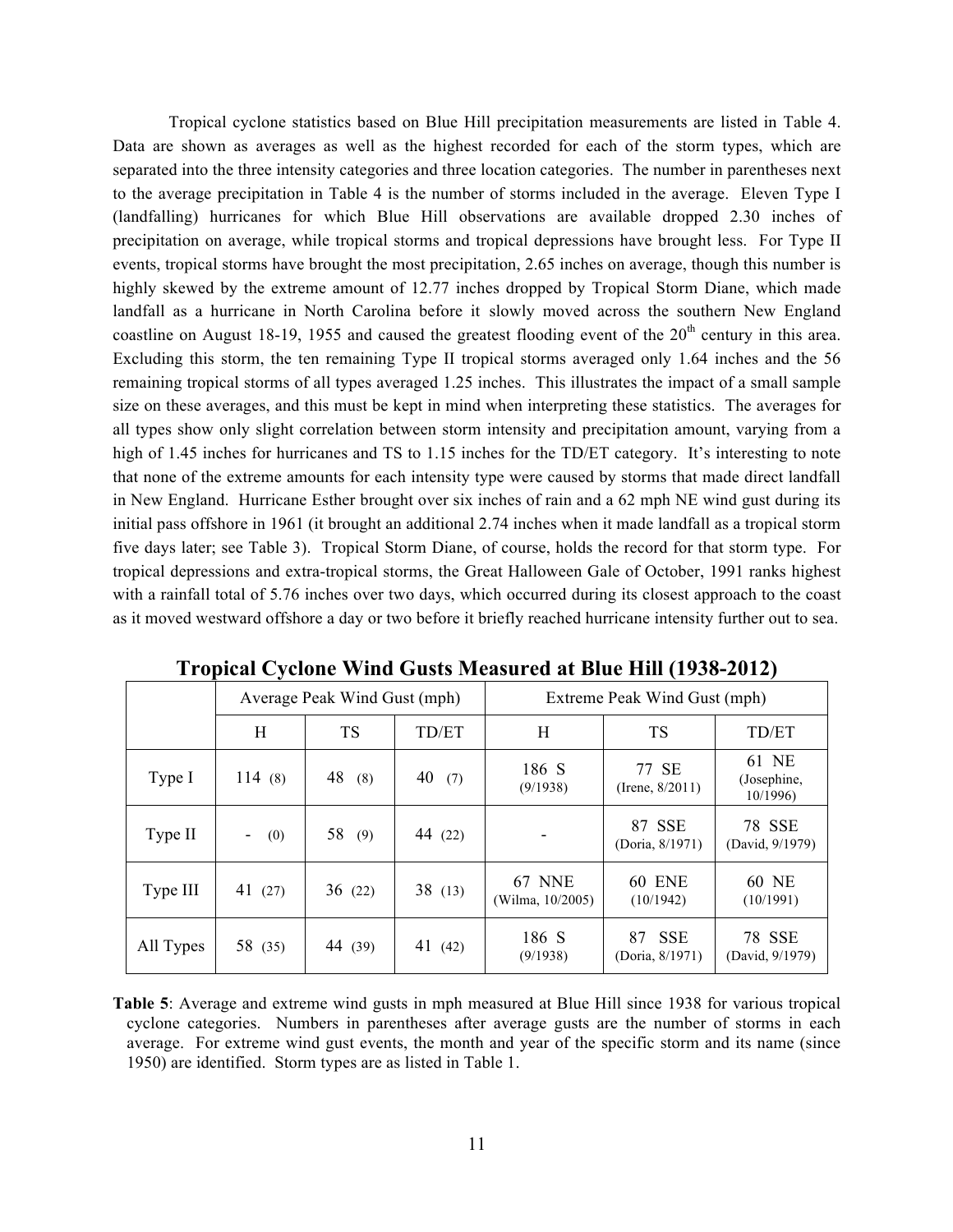Average and extreme wind gust measurements for tropical cyclones at Blue Hill since 1938 are listed in Table 5. Not surprisingly, hurricanes produce the highest average peak wind gusts among all storms that make landfall or remain offshore. The eight landfalling hurricanes for which wind data are available brought an average peak gust of 114 mph, while gusts for the 27 hurricanes that remained offshore average 41 mph. A 5-minute average wind speed of 121 mph from the south was derived from the chart record of a large 3-cup anemometer that survived the 1938 hurricane at Blue Hill. The peak wind gust for that storm of 186 mph was calculated from this 5-minute wind speed and has an error of 30-40 mph. Tropical Storm Doria produced a peak gust of 87 mph from the SSE at Blue Hill in late August, 1971, which is the highest gust for a storm in that category. Doria made landfall as tropical storm over coastal North Carolina before taking an inland track over western New England. Finally, the strongest wind gust at Blue Hill for the TD/ET category was 78 mph from the SSE by the extra-tropical remains of former Hurricane David in September, 1979. This Cape Verde storm became one of the largest and most powerful hurricanes ever to form in the Atlantic Ocean before making landfall in the Dominican Republic and near Savannah, Georgia and later crossing NY state and northern New England.

### **Summary**

New England weather is renowned for its wide variety due to its proximity to continental polar air to the northwest and marine air to the south, the jet stream high in the atmosphere and the Gulf Stream in the ocean offshore. On occasion, these factors interact in such a way to allow tropical weather to move far northward. Over the last 162 years, 250 tropical cyclones have affected New England ranging in impact from infrequent devastating storms to more typical, smaller cyclones that provide an interesting contrast to the cold snowstorms of winter. Activity peaks in September, but tropical systems have affected our weather as early as May and as late as February. Periods of greater frequency of tropical cyclones occurred in the late  $19<sup>th</sup>$  century and the mid-20<sup>th</sup> century. A new resurgence began in the mid-1990s, and fluctuating sea surface temperatures apparently contribute to this cyclical pattern. While storms typically bring 1-2 inches of rain, total precipitation from tropical cyclones has contributed roughly four percent of all rainfall measured at Blue Hill since 1885. In the Atlantic Ocean, tropical storms and hurricanes have been given names for the last fifty years, and New England cyclone names have varied from 'Able' to 'Opal'. In fact, Hurricane Able, which dropped over three inches of rain at Blue Hill as it swirled well east of Cape Cod on August 20, 1950, was the first named storm in the Atlantic.

Tropical cyclones provide plenty of opportunity for further research for those interested. For example, little attempt was made in this article to analyze the mid-latitude weather conditions that may have interacted with tropical cyclones to direct them toward New England or to enhance local rainfall. Although space does not permit providing here the complete list of all 250 tropical cyclones that have affected New England since 1851, this list is available to members of the Observatory on request to the author by email at 'miacono@bluehill.org'. Whether a warming Earth or changing ocean currents create more tropical cyclones during the coming decades or not, these storms will on occasion certainly influence the sometimes destructive but endlessly fascinating weather of New England.